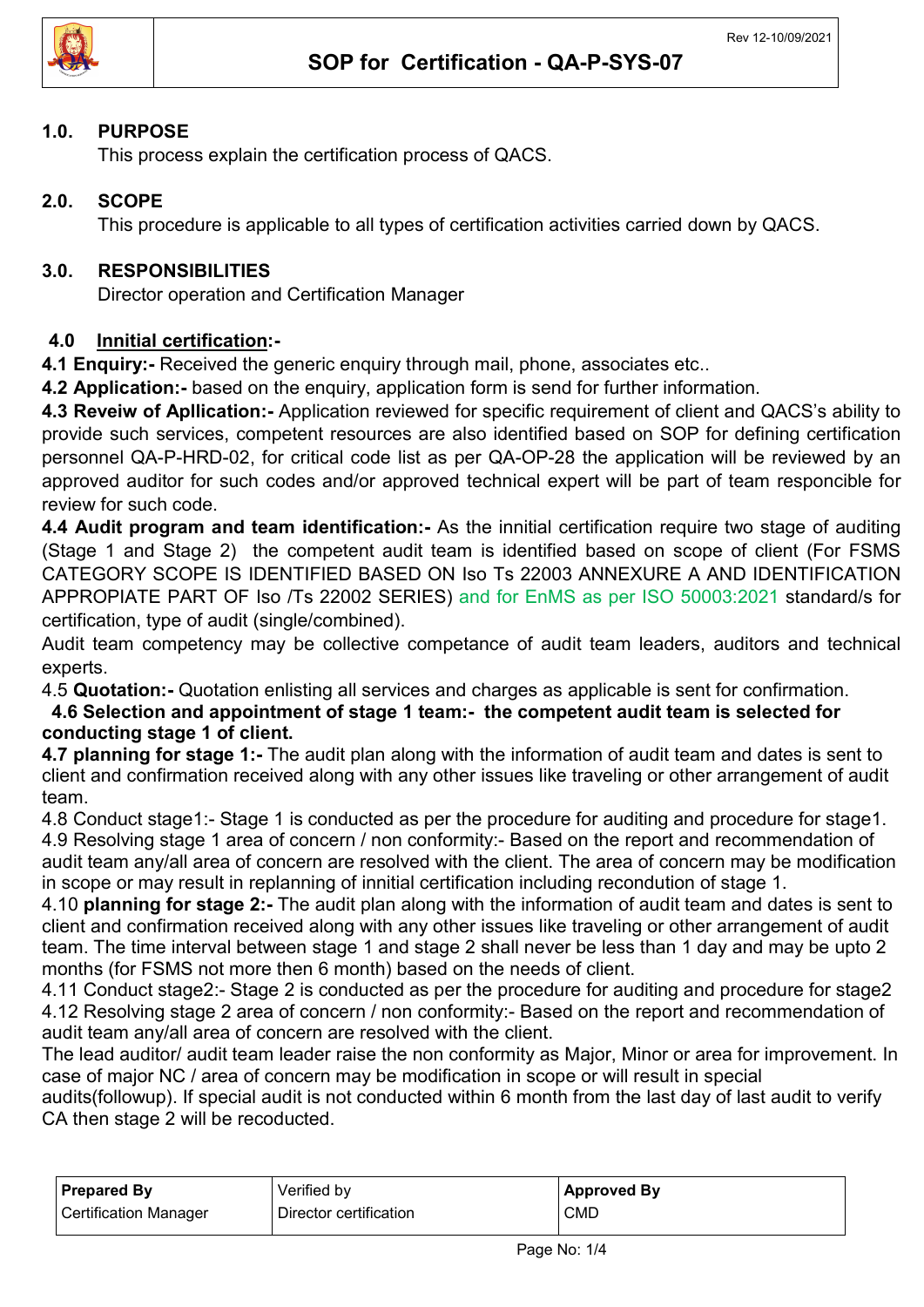

4.13 Innitial certification audit conclusion:- The report of audit team along with the evidences of effective implimentation of corective action is checked for completeness by certification manager and then sent to the temparary committee (technical expert of same code & auditor or Auditor of same code) diffent from the audit team who conduct technical review of the report and recommend for certification award. 4.14 Innitial certification decision.:- The certification committee review the decision of temparary committee and payment status of client and take final decision on the grant of certificate.

4.15 Grant of certification and issueance of certification document.:- after the final decision soft and hard copy of certificate document has been send to client. (for QMS, EMS and OHSMS certificate EA Code and FSMS scope subcategory is defined as per ISO/TS 22003-2013 annexure A) Some time committee may approved sending the certification document to client even when all payment of services is not received but promised in some time.

4.16 The certificate is issued for a maximum period of three years. The subject to sucessful surveillance audit. In case surveillance is not conducted certificate would be suspended/ withdrawn.

# 5.0 Surveillance and ongoing monitoring of clients:

QACS Also conduct Post certification activities to check it use of logo and certificate and may also check the website of client if available.

QACS Also conduct Remote/market feedback based surveillance activities other then regular surveillance audits. The information of such activities are noted in application review format QA-OP-22.

5.1 Surveillance audit:- The surveillance audit is conducted onsite atleast once in the calender year and date of first surveillance should not be more then after 12 months from the date of certification decision.

5.2 Exchange of information:- The information regarding changes in system, processes or scope of operation is exchange bet client and QACS.

5.3 Audit program:- The audit program is sent for confirmation, It also include any changes or modification as per the exchange of information.

5.4 Confirm/ Appoint audit team:- Audit team is selected based on the scope and standard of client and confirmation of audit team is taken from the client.

5.5 planning for surveillance audit:- The audit plan along with the information of audit team and dates is sent to client and confirmation received along with any other issues like traveling or other arrangement of audit team

5.6 Conduct surveillance audit:- surveillance audit is conducted as per the procedure for auditing and procedure for surveillance audit

5.7 Resolving surveillance audit area of concern / non conformity :- Based on the report and

recommendation of audit team any all area of concern are resolved with the client.

The lead auditor/ audit team leader raise the non conformity as Major, Minor or area for improvement. In case of major NC / area of concern may be modification in scope or will result in special audits(followup).

5.8 Survellience audit conclusion: The audit team provide a written report of audit along with any/all implimentation of corrective action taken.

5.9 Independent review of certification:- The report of surveillance audit is reviewed and decision to maintain the certifiation is taken.

### 6.0 Recertification:-

| <b>Prepared By</b>    | Verified by            | Approved By |
|-----------------------|------------------------|-------------|
| Certification Manager | Director certification | <b>CMD</b>  |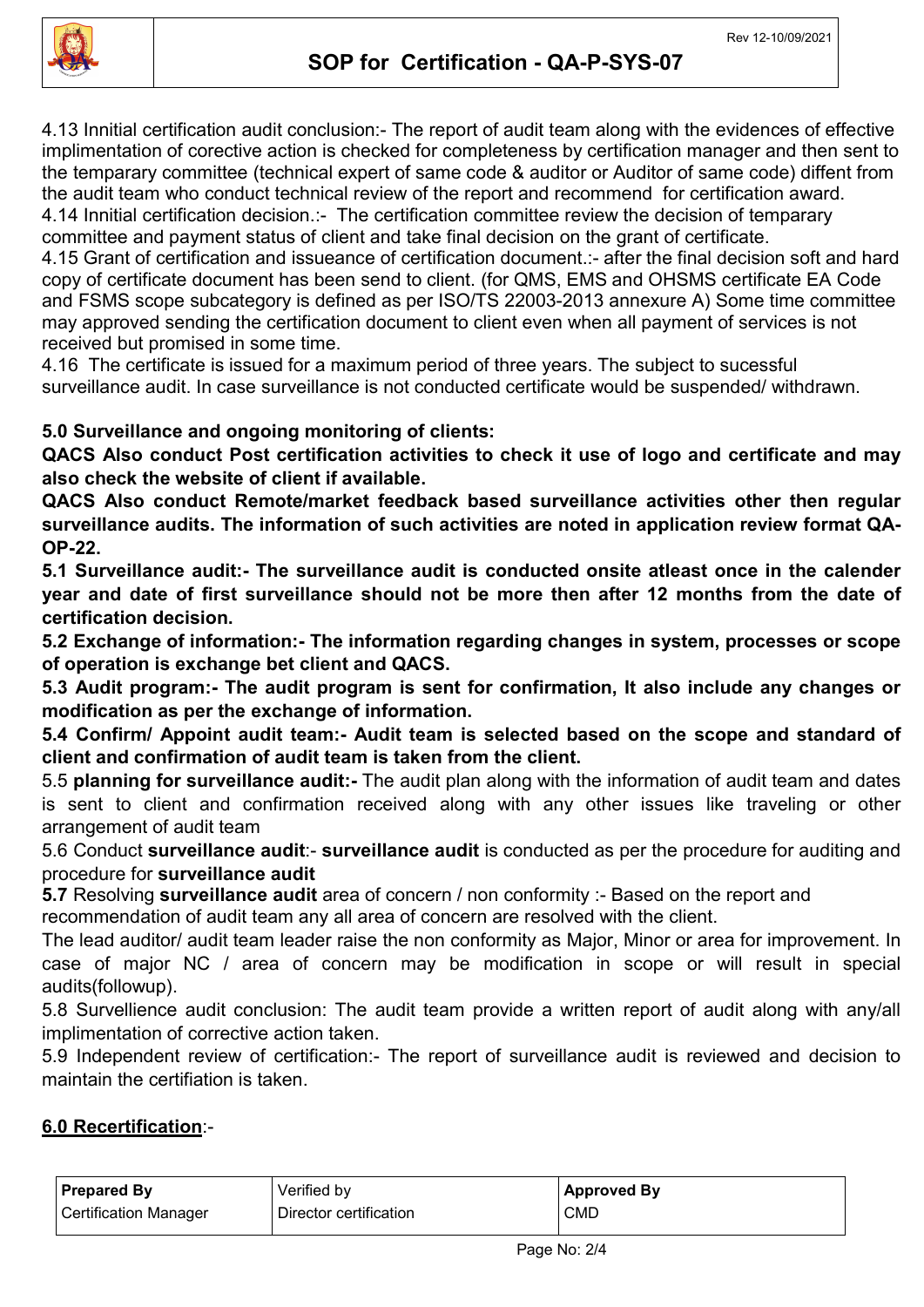

6.1 Recertification audit:- The recertification activity is conducted before the expiry of certification.

6.2 Exchange of information:- The information regarding changes in system, processes or scope of operation is exchange bet client and QACS.

6.3

6.3.1 recertification audit planning:- The plan for next three year cycle is prepared keeping in view the performance of the client in last cycle and effectiveness of corrective action taken and cureent scope of certification.

6.3.2 Audit program:- The audit program is sent for confirmation, It also include any changes or modification as per the exchange of information.

6.4 Confirm/ Appoint audit team:- Audit team is selected based on the scope and standard of client and confirmation of audit team is taken from the client.

6.5 planning for recertification audit:- The audit plan along with the information of audit team and dates is sent to client and confirmation received along with any other issues like traveling or other arrangement of audit team

6.6 Conduct recertification audit:- recertification audit is conducted as per the procedure for auditing and procedure for recertificationaudit

6.7 Resolving recertification audit area of concern/ Non Conformity :- Based on the report and recommendation of audit team any/all area of concern are resolved with the client.

The lead auditor/ audit team leader raise the mnon conformity as Major, Minor or area for improvement. In case of major NC / area of concern may be modification in scope or will result in special audits(followup).

6.8 Recertification audit conclusion: The audit team provide a written report of audit along with any/all implimentation of corrective action taken.

6.9 Recertification decision:

6.9.1The report of audit team along with the evidences of effective implimentation of orective action is check for completeness by certification manager and then sent to the temparary committee who conduct technical review of the report and recommend for certification award.

6.9.2 The certification committee review the decision of temparary committee and payment status of client and take final decision on the grant of certificate.

6.10 Grant of certification and issueance of certification document.:- after the final decision soft and hard copy of certificate document has been send to client. Some time committee may approved sending the certification document to client even when all payment of services is not received but promised in some time.

7.0 Special audits (Follow up /short notice audit/ unannounced visit) :- the Special audit may be conducted to verify the the implimentation of correcntive action taken on nonconformamce within 6 month or to verify any complaint by regulatory authority or to verify compliance against any new requirement for certification or if required by accreditation board or client for modification in scope.

### Related documents

Quotation Form QA-MKT-03 Application Form QA-MKT-04 Application review form QA-OP-22 Audit Programs Opening & closing meeting Record QA-SYS-06

| <b>Prepared By</b>    | Verified by            | <b>Approved By</b> |
|-----------------------|------------------------|--------------------|
| Certification Manager | Director certification | <b>CMD</b>         |